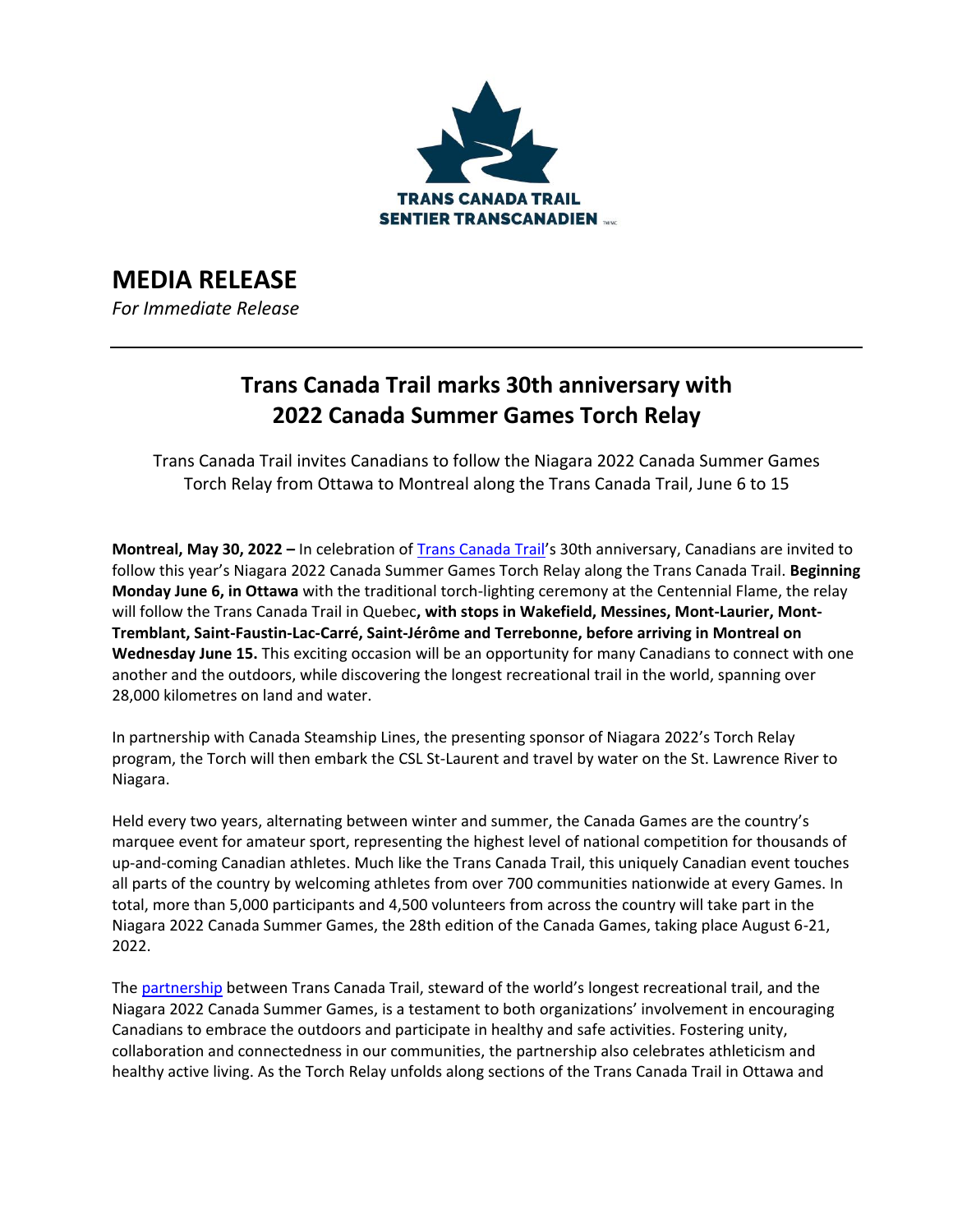Quebec, community members are invited to cheer the Torchbearers on their journey and show their support for our athletes, while enjoying all that their local Trail section has to offer.

"We're elated to co-create this unique opportunity to bring people from Ottawa and Quebec together on the Trail, in celebration of the Canada Summer Games and Trans Canada Trail's 30th anniversary," says [Eleanor McMahon](https://tctrail.ca/people/management-team/eleanor-mcmahon/), President & CEO, Trans Canada Trail. "This Torch Relay is about uniting communities on the road to the Games, just as the Trans Canada Trail connects our country from coast to coast to coast. We're looking forward to kicking off this special celebration in Ottawa, and to welcoming athletes, community members and leaders, and friends and supporters as the torch makes its journey along the Trail through Quebec."

National in scope and local in execution, Trans Canada Trail collaborates with provincial and territorial partners and over 500 local Trail operators, who are a driving force behind the Trail's past, current and future development. In Quebec, Trans Canada Trail is pleased to work in close partnership with the [Conseil](https://www.sentiertcquebec.ca/)  [québécois du Sentier Transcanadien.](https://www.sentiertcquebec.ca/)

Richard Senécal, Executive Director of the Conseil québécois du Sentier Transcanadien, will be one of the Torchbearers on the relay in Saint-Faustin-Lac-Carré, Quebec.

"Not many people remember this, but in 2000 we organized the Trans Canada Trail Relay, in which I had the pleasure of participating. To have the opportunity to be a torchbearer for the Canada Games, 22 years later, and to see all that has been accomplished is truly inspiring, and I am proud of the incredible work that has made the Trail what it is today," says Richard Senécal. "This special portion of the Torch Relay along the Trans Canada Trail is a great way to highlight the Trail's sections in Quebec, and to showcase the province's lush nature and diverse population. I invite everyone to come and enjoy it and spend some quality time in nature."

"We are extremely excited about our 2022 Canada Games Torch Relay, which will begin with a torchlighting ceremony on Parliament Hill," says Doug Hamilton, Board Chair of the Niagara 2022 Host Society. "Thanks to the tremendous support from partners like Canada Steamship Lines and Trans Canada Trail, our Torch's journey from Ottawa to Montreal to Niagara will undoubtedly be an unforgettable experience. We can't wait to get things started next week and encourage all community members to join us as we journey on land and water to arrive at our final destination — the Niagara 2022 Canada Summer Games."

On the heels of International Trails Day (June 4), an annual celebration of trails and the healthy lifestyle they encourage, the Niagara 2022 Torch Relay will begin on Monday June 6, at the Centennial Flame on Parliament Hill in Ottawa. The journey will continue along the Trans Canada Trail in Quebec with the following stops:

- June 6: Opening ceremony in Ottawa, Centennial Flame, Parliament Hill (Capital Pathway)
- June 7: Wakefield, Wakefield Covered Bridge (Wakefield Trails)
- June 8: Messines, Messines Municipality (Véloroute des Draveurs)
- June 9: Mont-Laurier, Old train station of Mont-Laurier (Le P'tit Train du Nord)
- June 10: Mont-Tremblant, Place de la Gare de Mont-Tremblant (Le P'tit Train du Nord)
- June 11: Saint-Faustin-Lac-Carré (Mont-Blanc), Parc de la Gare (Le P'tit Train du Nord)
- June 12: Saint-Jérôme, Place de la Gare (Le P'tit Train du Nord)
- June 13: Terrebonne, Parc des Souvenirs (TransTerrebonne Trail)
- June 15: Montreal, Place des Bassins (Lachine Canal National Historic Site)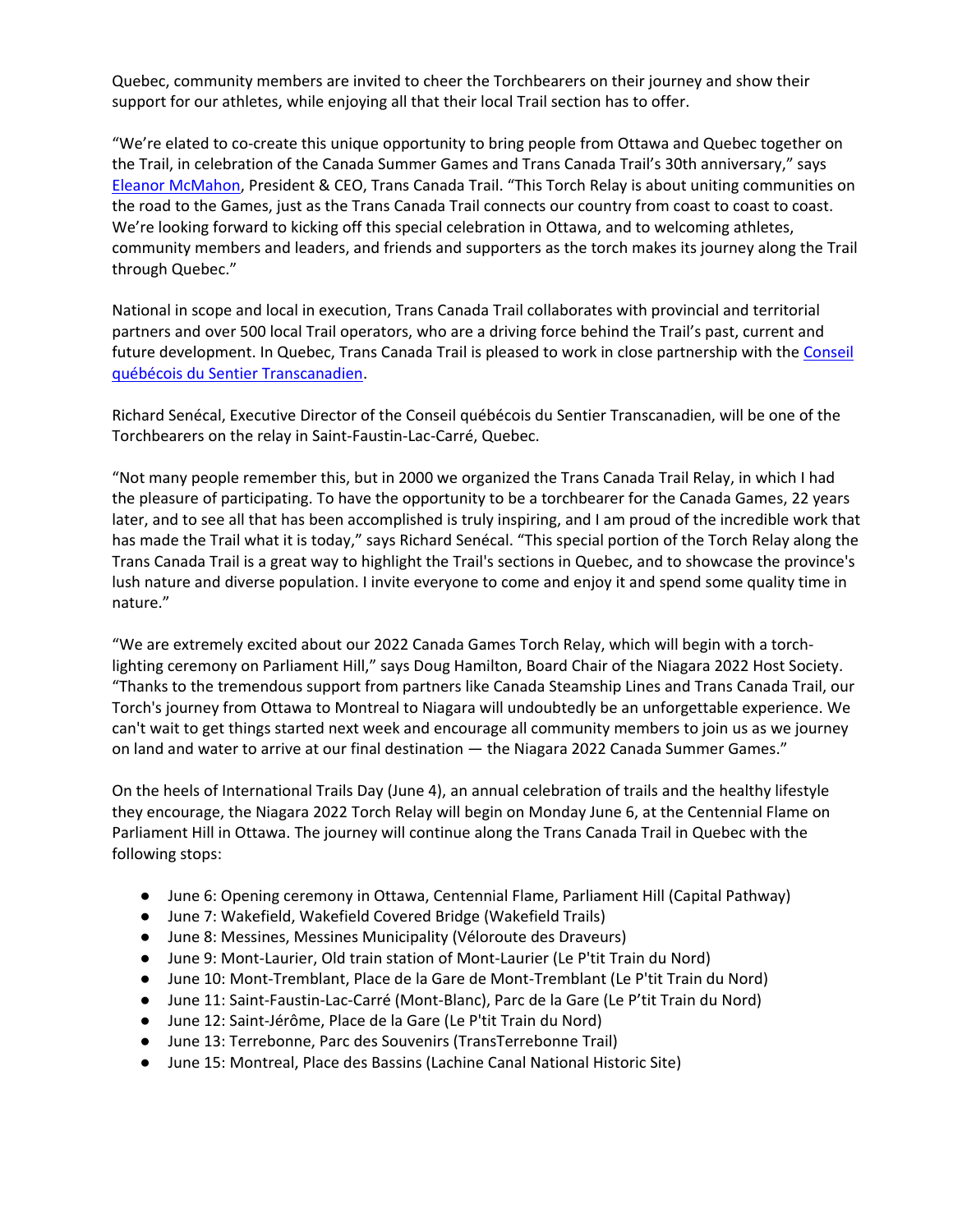Various members of the community will take part in the Torch Relay, including four-time Olympian and 1985 Canada Games alum **Bruny Surin**, and more.

For all the details about the Niagara 2022 Canada Summer Games Torch Relay events along the Trans Canada Trail and the Torchbearers, please visit [tctrail.ca/canada-games.](https://tctrail.ca/canada-games)

Following the Canada Games Torch Relay's last stop along the Trans Canada Trail in Montreal, the Canada Games Torch will then embark the CSL St-Laurent during a ceremony at St. Lambert Lock, before it travels by water along the St. Lawrence Seaway to disembark at the Welland Canal, where the torch will begin its journey on land across the Niagara Region. For more info on the Torch Relay beyond its journey on the Trans Canada Trail, click [here.](https://niagara2022games.ca/catch-the-spirit/torch-relay/)

#### **Media resources:**

- Learn more about the 2022 Canada Games Torch Relay along the Trans Canada Trail: [tctrail.ca/canada-games](https://tctrail.ca/canada-games)
- Learn more about the 2022 Games and its Torch Relay Program: [niagara2022games.ca](https://niagara2022games.ca/) and [niagara2022games.ca/catch-the-spirit/our-torch-journey/](https://niagara2022games.ca/catch-the-spirit/our-torch-journey/)
- For images and video of the Canada Games Torch Lighting Ceremony and Torch Relay on the Trans Canada Trail, visit the [Niagara 2022 Canada Summer Games gallery.](https://canadagames.photoshelter.com/galleries/C0000_t9bAaohbSg/Torch-Relay)
- For images and B-roll of the Trans Canada Trail, visit the [Trans Canada Trail gallery.](https://tctstudio.photoshelter.com/galleries/C0000cYezMuugams/Various-Trail-Photos) (Click "Gallery password" and use password: TCTmedia)
- Download th[e Trans Canada Trail fact sheet.](https://docs.google.com/document/d/1fvptGfoswxUKx0TDgd_C72RQMcEpHUj-/edit)

**Media Contact:** Kristine Moshonas T :416-523-3207 [kristine.moshonas@mosaic.com](mailto:kristine.moshonas@mosaic.com)

- 30 -

### **About Trans Canada Trail**

The Trans Canada Trail (the Trail) is the longest recreational trail in the world, spanning over 28,000 kilometres on land and water. Linking three oceans – the Atlantic, Pacific and Arctic – the Trail connects 15,000 rural, urban and Indigenous communities across every province and territory. It is a ribbon that connects Canada's diverse landscapes, seasons, people and experiences, and fosters unity, collaboration and connectedness. Trans Canada Trail is a registered charity and stewards this national trail in collaboration with local Trail partners. With funding from the Government of Canada through Parks Canada, and investments from all levels of government and generous donors, Trans Canada Trail is the largest investor in trail infrastructure projects in Canada, supporting improvements, growth and enhancements for generations to come[. tctrail.ca](http://www.tctrail.ca/)